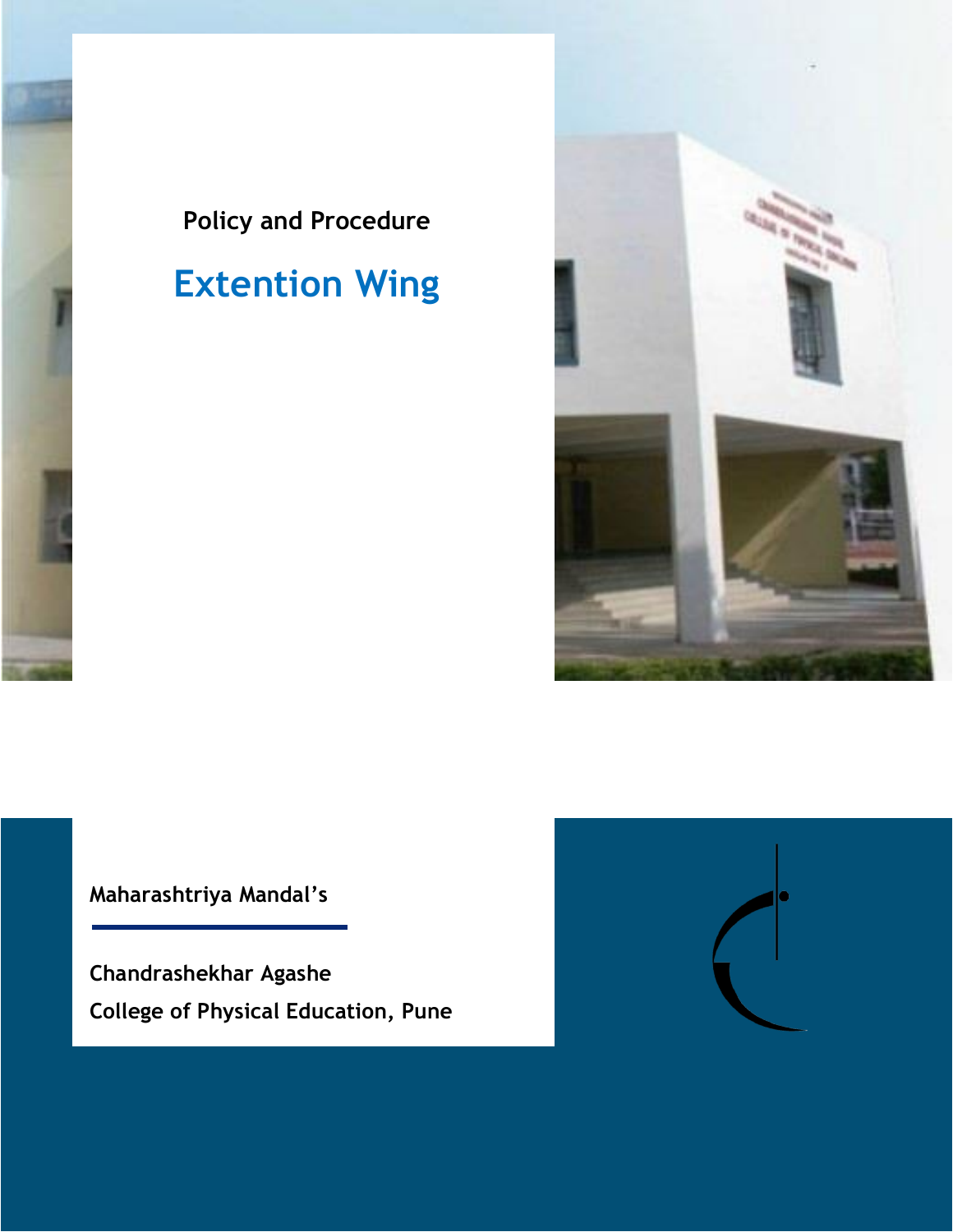

## **Policy for Extension Wing**

## **Policy**

- 1. Value addition to the existing programmes run by CACPE
- 2. It will wide the scope of Physical Education, Fitness & Sports
- 3. It will open new avenues for Physical Educators, Fitness lovers & Stakeholders in the field of Sports
- 4. It will create technical/expert human resource in the field of Physical Education, Fitness & Sports sciences
- 5. It will provide an opportunities to the stakeholders who are already working in the field of Physical Education, Fitness & Sports science to upgrade themselves with current knowledge.
- 6. It will initiate different courses in the field of Physical Education, Fitness & Sports

## **Definitions of the terms**

## **a. Add-on Course:**

Any course run by CACPE with the permission of CDC in prescribed format for less than 45 clock hours but not less than eight hours will be considered as Add-on course. This type of course shall be design especially for current students to get additional knowledge of the field.

## **b. Certificate Course:**

Any course run by CACPE with the permission of CDC in prescribed format for less than 12 weeks but not less than 45 clock hours will be considered as *Certificate course*. This type of course shall be design for stakeholders in the field.

## **c. Diploma Course:**

Any course run by CACPE with the permission of CDC in prescribed format for less than six months but not 12 weeks will be considered as *Diploma course*. This type of course shall be design for stakeholders in the field.

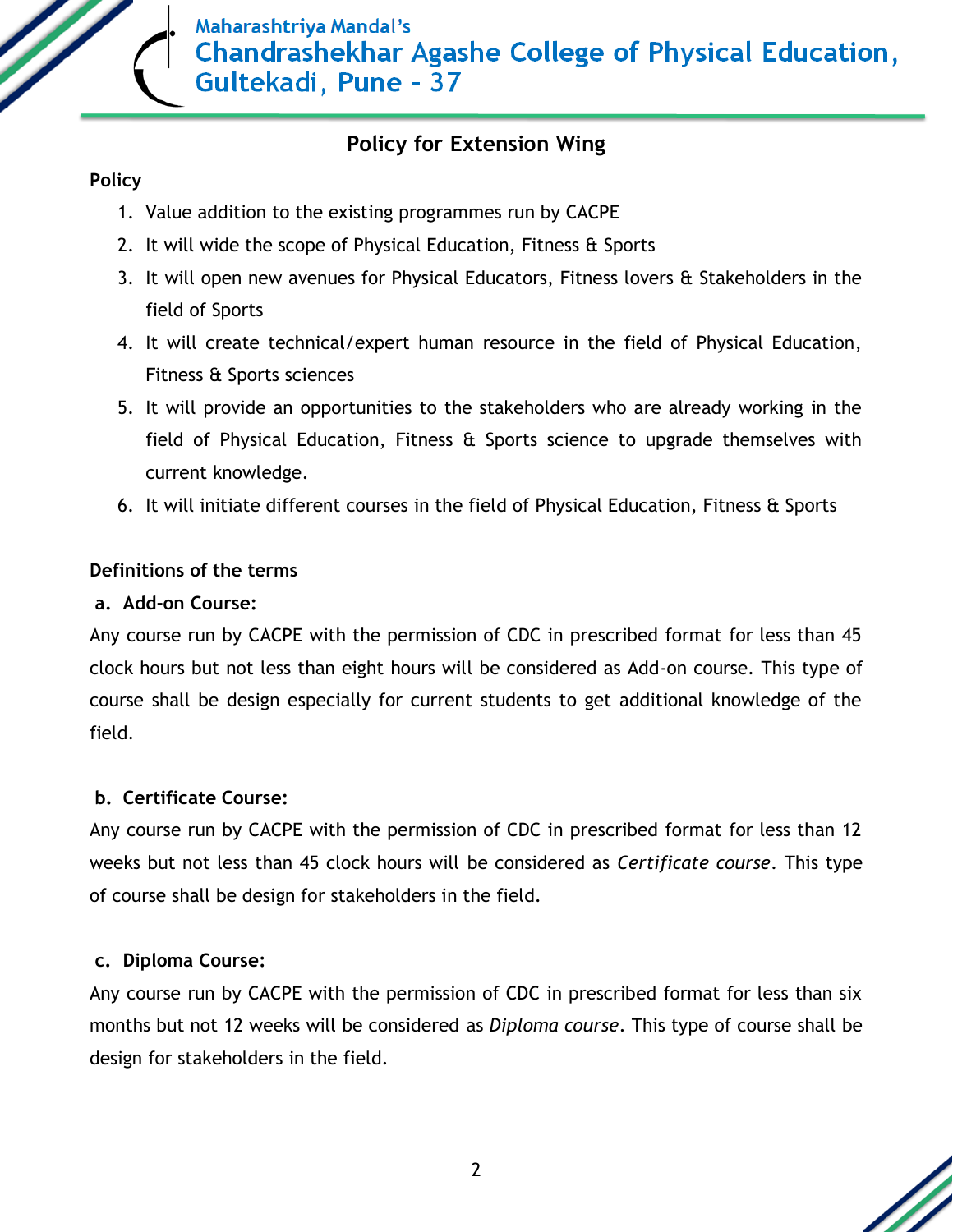Maharashtriya Mandal's **Chandrashekhar Agashe College of Physical Education,** Gultekadi, Pune - 37

#### **d. PG Diploma Course:**

Any course run by CACPE with the permission of CDC in prescribed format for less than 45 clock hours but not less than eight hours will be considered as *PG Diploma course*. This type of course shall be design specially for current students to get additional knowledge of the field.

#### **Procedure**

Following Procedures need to be allotted to responsible staff members by the Principal.

| <b>SN</b>                | <b>Operations</b>                                                           | <b>Responsible Person</b> |  |
|--------------------------|-----------------------------------------------------------------------------|---------------------------|--|
| 1                        | Declaration & announcement of the course                                    | Principal                 |  |
| $\overline{2}$           | Syllabus designing                                                          | Expert team               |  |
| $\mathbf{3}$             | Development of the course material                                          | <b>Teaching Faculty</b>   |  |
| $\overline{\mathcal{A}}$ | Advertisement                                                               | <b>Course Coordinator</b> |  |
| 5                        | <b>Admission process</b>                                                    | Office staff              |  |
| 6                        | Attendance                                                                  | <b>Teaching Faculty</b>   |  |
| $\overline{7}$           | other essential<br>Arrangement of class rooms and<br>resources for teaching | <b>Course Coordinator</b> |  |
| 8                        | Scheduling of classes                                                       | <b>Course Coordinator</b> |  |
| 9                        | Examination                                                                 | Teaching faculty          |  |
| 10                       | Certification                                                               | <b>Course Coordinator</b> |  |
| 11                       | Documentation                                                               | <b>Course Coordinator</b> |  |
| 12                       | Time to time notifications                                                  | <b>Course Coordinator</b> |  |

#### **1. Intake:**

| SΝ | Course             | <b>Intake</b>    |
|----|--------------------|------------------|
|    | Add-on course      | Min 20 to Max 30 |
|    | Certificate course | Min 20 to Max 40 |
|    | Diploma course     | Min 20 to Max 80 |
|    | PG Diploma course  | Min 20 to Max 80 |

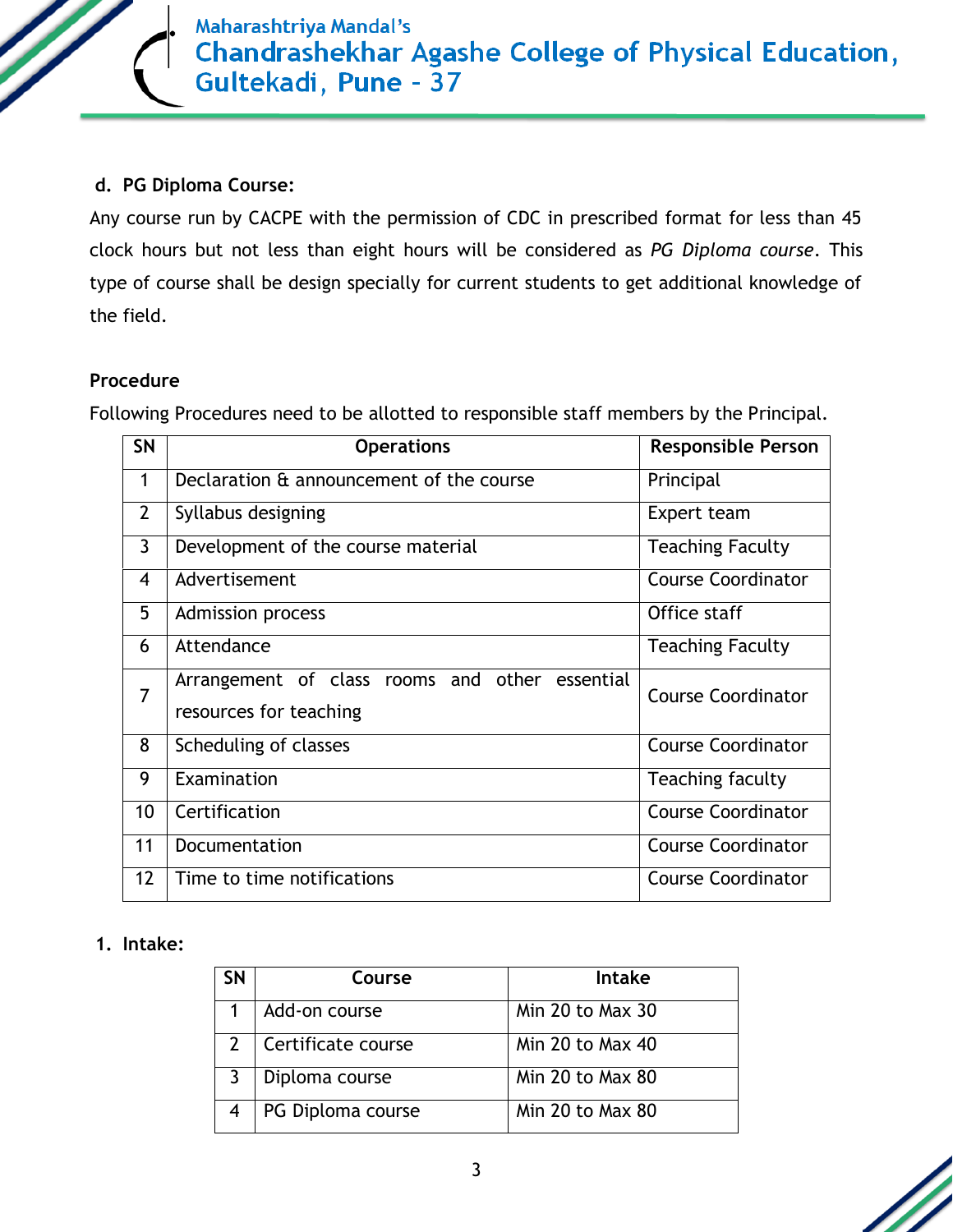**Maharashtriya Mandal's Chandrashekhar Agashe College of Physical Education,** Gultekadi, Pune - 37

- **2. List of the Current Course:**
	- **a. Add-on courses (45 hrs.)**
		- i. Gym instructor course
		- ii. Aerobics instructor course
		- iii. Yog instructor course
		- iv. Outdoor fitness instructor course
		- v. Skating instructor course

## **b. Add-on Courses to be Started**

- i. Sports Journalism (Reporter)
- ii. Sports Photography
- iii. Cricket instructor course
- iv. Basketball instructor course
- v. Football instructor course
- vi. Masseur's course

## **c. Certificate Courses**

- i. Introduction to Physical Education & Sports Course (IPES) (90 hrs.)
- ii. Certificate Course in Sports Nutrition (90 hrs.)
- iii. Teacher Training Course in Yoga Science (200 hrs.)
- iv. Restoration Yoga Therapy Certificate Course (200 hrs.)
- v. Nutrition & Tridosha Certificate Course (Ayurveda base) (100 hrs.)
- *vi. Garbha Sanskar* Certificate Course (80 hrs.)

## **d. Certificate Courses to be Started**

- i. Certificate Course in Strength & Conditioning
- ii. Certificate Course in Athletic Care & Rehabilitation
- iii. *Patanjal Yoga Sutra* Certificate Course (80 hrs.)

## **3. Fee Structure:**

Fee structure of the course shall be decided as per expected expenditure time to time.

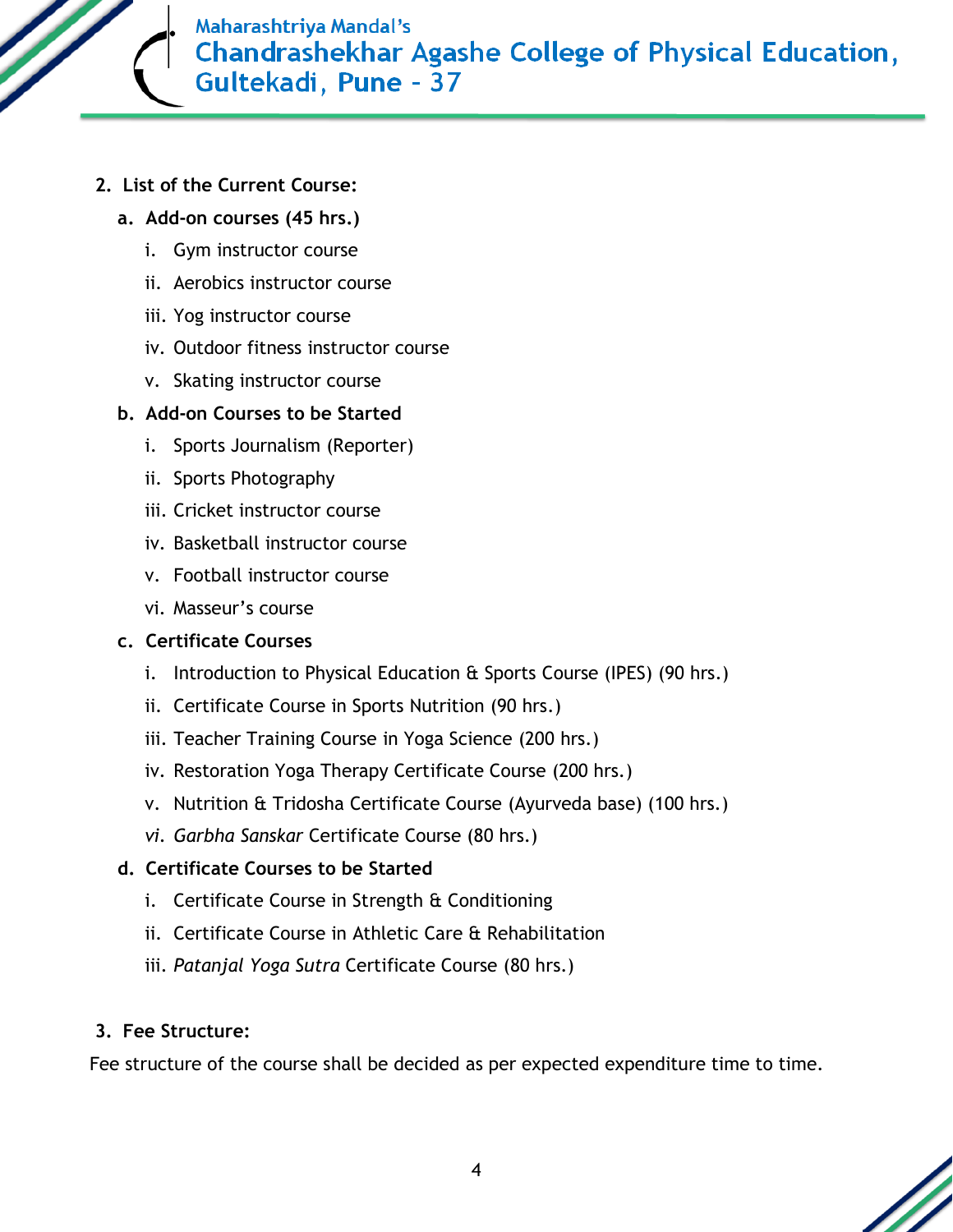

**4. Remuneration: As per Cost to College (c to c) (for 20 students)**

|                          | Income               |       |                    |
|--------------------------|----------------------|-------|--------------------|
| <b>Particulars</b>       | Rs. 3000 per Student | 100%  | <b>Expenditure</b> |
|                          | (Min. 20 Students)   |       |                    |
| Lecture                  | 60000.00             | 50.00 | 30000              |
| College Rent MM          |                      | 24.00 | 14400              |
| Library                  |                      | 5.00  | 3000               |
| Office staff manpower    |                      | 5.00  | 3000               |
| Administrative Exp.      |                      | 4.00  | 2400               |
| Hospitality/Meeting Exp. |                      | 2.00  | 1200               |
| Co-Ordinator & others    |                      | 10.00 | 6000               |
|                          | 60000.00             | 100.0 | 60000              |

#### **5. Syllabus Committee:**

Syllabus shall be designed by the committee as follows:

- The Principal (Chairman)
- Minimum one Expert from CACPE
- Minimum one Expert from the field
- Extension wing coordinator (Secretary)

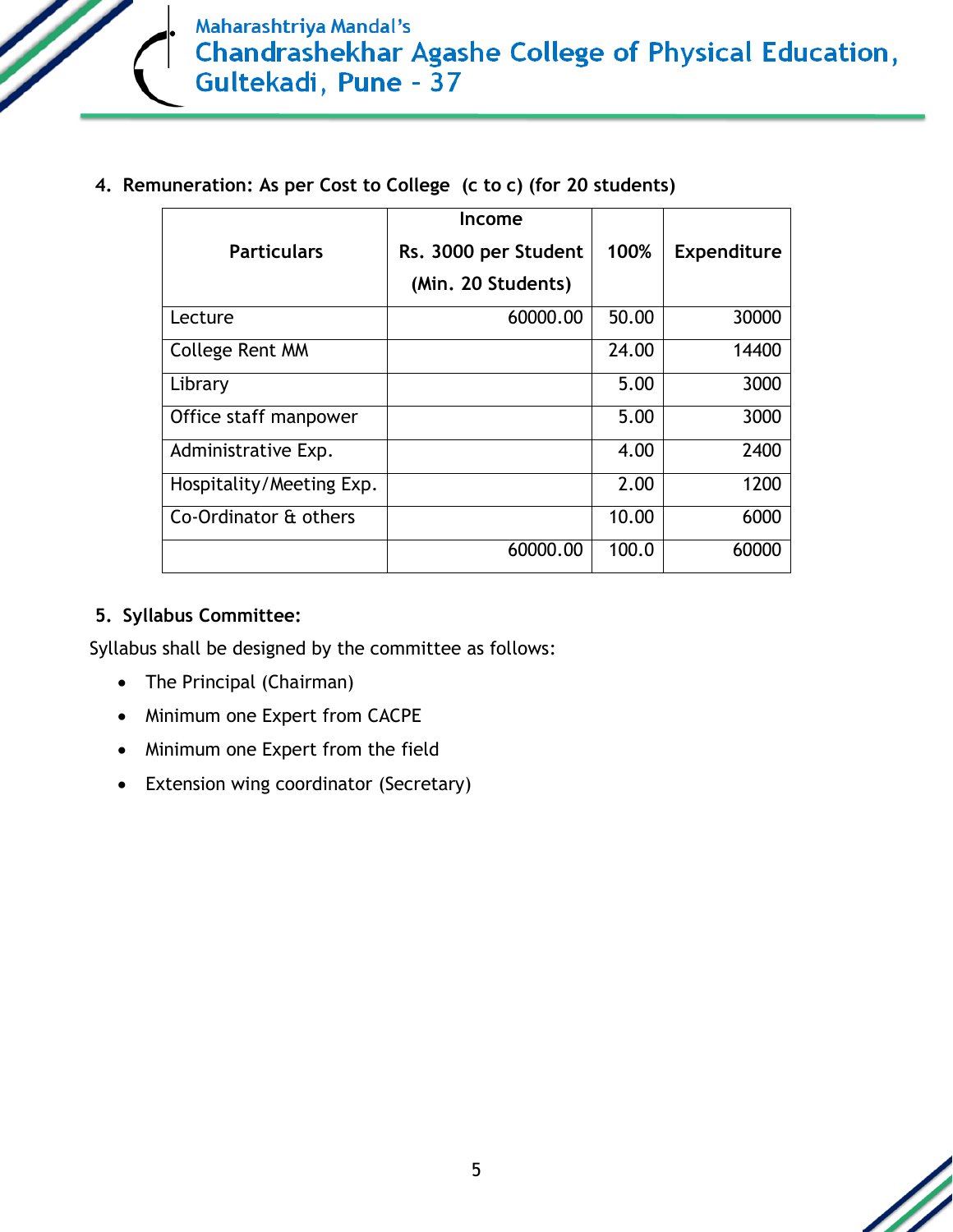**Maharashtriya Mandal's Chandrashekhar Agashe College of Physical Education,** Gultekadi, Pune - 37

#### **6. Evaluation & Examination**

Evaluation of the said courses shall be as follows:

| <b>SN</b>      | Course        | <b>Evaluation Policy</b>                                              |
|----------------|---------------|-----------------------------------------------------------------------|
| 1              | Add-on course | No marks or grade shall be allotted, objective type examination shall |
|                |               | be conducted. Certificate of completion shall be allotted             |
| $\overline{2}$ | Certificate   | Subjective examination $\theta$ viva shall be conducted or any other  |
|                | course        | evaluation system decided by syllabus committee.                      |
|                |               | Grade shall be given on the basis of examination conducted            |
| 3              | Diploma       | Subjective examination & viva shall be conducted or any other         |
|                | course        | evaluation system decided by syllabus committee.                      |
|                |               | Grade shall be given on the basis of examination conducted            |
| $\overline{4}$ | PG Diploma    | Subjective examination $\theta$ viva shall be conducted or any other  |
|                | course        | evaluation system decided by syllabus committee.                      |
|                |               | Grade shall be given on the basis of examination conducted            |

Grading system shall be prepared time to time for all courses with the help of experts.

#### **7. Certification**

A certificate of merit shall be allotted to the candidate who fulfills all the conditions of the course.

#### **8. Utilization of Infrastructure**

Infrastructure of CACPE shall be utilized for the said courses. First priority shall always be given to the regular courses run by CACPE.

#### **9. Role of Management**

No course shall be conducted without the permission of management. All course structure shall be passed by CDC of CACPE.